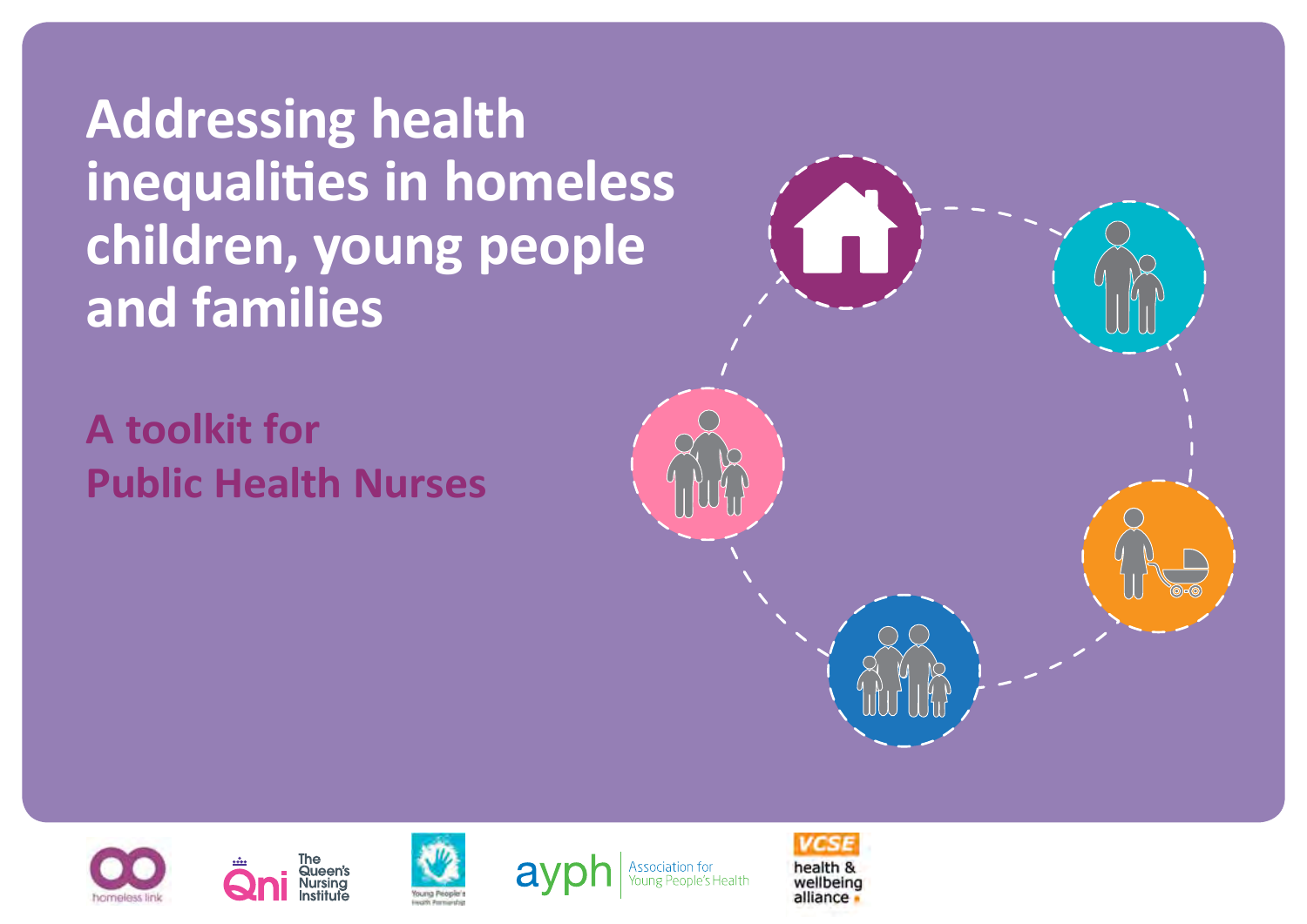# **Introduction**

This toolkit is a practical set of guidance that is designed to support public health nurses including health visitors, school nurses, general practice nurses and midwives to engage effectively with children, young people and families experiencing homelessness, in order to reduce health inequalities and lead to better outcomes.

This toolkit has been produced as part of the work of the Health and Wellbeing Alliance with support from Public Health England, NHS England and the Department of Health and Social Care. It is based on feedback from young people and families who have been homeless. Specialist community public health nurses, health visitors, school nurses, general practice nurses and midwives also gave evidence and ideas for the toolkit.

Throughout the toolkit we use the term **homelessness** to cover a wide spectrum of housing insecurity and homelessness. This covers children, young people and families who are living in temporary accommodation, living in insecure housing, sofa surfing with friends and street homeless.

Throughout the toolkit we use the term **public health nurses** to refer to specialist community public health nurses (SCPHN's), health visitors, school nurses, general practice nurses and midwives.

The first section of the toolkit focuses on **[how homelessness affects children, young people and](#page-2-0)  families**. Section two focuses on **[what professionals can do](#page-6-0)** to support children, young people and families and section three provides **[resources and examples from practice](#page-16-0)**. An accompanying learning resource is also available.

#### **Evidence statement**

This toolkit presents a range of resources, from academic publications to examples of interesting practice that might stimulate thinking. It does not represent a systematic review of the resources available, and inclusion in the report does not mean that the resources have any kind of official endorsement from the Health and Wellbeing Alliance and its members, The Queen's Nursing Institute, Public Health England, NHS England or the Department of Health and Social Care. The intention is to draw as widely as possible on interesting ways forward. Many of these will require further trial and evaluation to confirm effectiveness.

## **KEY FACTS i**

**Children who have been in temporary accommodation for more than a year are three times more likely to demonstrate problems such as anxiety and depression.**

Shelter *[Chance of a Lifetime; the impact of bad](http://england.shelter.org.uk/professional_resources/policy_and_research/policy_library/policy_library_folder/chance_of_a_lifetime_-_the_impact_of_bad_housing_on_childrens_lives)  housing on children's lives* report

## **Contents**

|   | 1 How does homelessness                        |  |
|---|------------------------------------------------|--|
|   | affect children, young people<br>and families? |  |
|   | 2 What can professionals do?                   |  |
| З | Resources and examples<br>from practice        |  |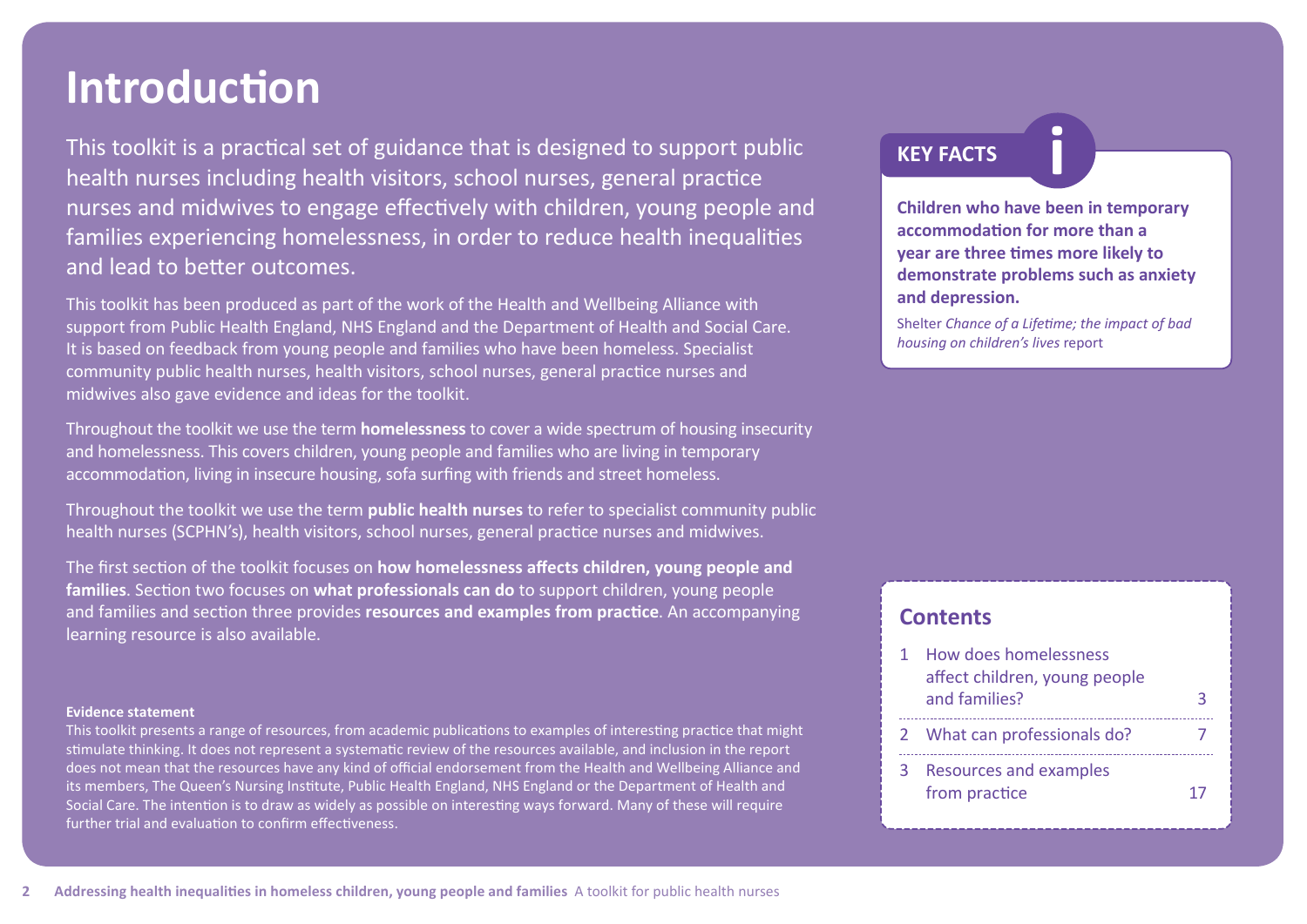# <span id="page-2-0"></span>**1 How does homelessness affect children, young people and families?**

Research has found that homelessness places an enormous mental and physical stress upon children, young people and families, which can have a negative impact upon their health.

Housing can be unsuitable, unsafe, or insecure with risks of higher accident rates and overcrowding. Families who have become homeless can also experience post-traumatic stress symptoms. Stress, anxiety, depression and other mental health problems are common $1,2$ .

In a focus group undertaken by Homeless Link at the Doorstep Homeless Families Project, families cited numerous impacts on their health and other problems associated with becoming homeless, including: poor mental health, poor diet, respiratory problems, disturbed sleep, co-sleeping leading to increased risk of sudden infant death syndrome, reduced immunity due to exposure to infections in overcrowded settings and poor hygiene.

In a focus group undertaken by [MAP,](https://www.map.uk.net/) a Youth Information, Advice and Counselling service, with young people they talked about the significant impact it had on their mental health as well as the potential for increased risky behaviours such as drug and alcohol use and unsafe sexual relationships.

## **KEY FACTS i**

**Children who experience homelessness have school absence rates two to three times higher than average which means they miss vital learning and are taken away from**  friends<sup>3</sup>.

- 1 Mind **[The Mind guide to housing and mental health](https://www.mind.org.uk/media/7500/the-mind-guide-to-housing-and-mental-health-2011.pdf)**
- 2 Shelter **[Chance of a Lifetime; the impact of bad housing](http://england.shelter.org.uk/professional_resources/policy_and_research/policy_library/policy_library_folder/chance_of_a_lifetime_-_the_impact_of_bad_housing_on_childrens_lives) on children's lives** report
- 3 **[Temporary accommodation statistics live table on Gov.uk](https://www.gov.uk/government/uploads/system/uploads/attachment_data/file/692689/Temporary_accommodation.xlsx)**  [accessed 13/4/18]

# **How many children, young people and families are affected?**

Significant numbers of children, young people and families are homeless. Some of them are homeless with their families, others are homeless on their own.

There were over 60,500 households with children in temporary accommodation at the end of 2017. These households contained over 120,500 children. Over 2,000 of these households were in bed and breakfast accommodation, with 880 households there beyond the legal limit of six weeks.3

12,930 households were accepted as homeless in 2016/17 where the main applicant was aged 16-24 (DCLG, 2017). However this is likely to be an underestimate as significant numbers of young people are living in precarious and temporary circumstances moving between places they can find short term accommodation.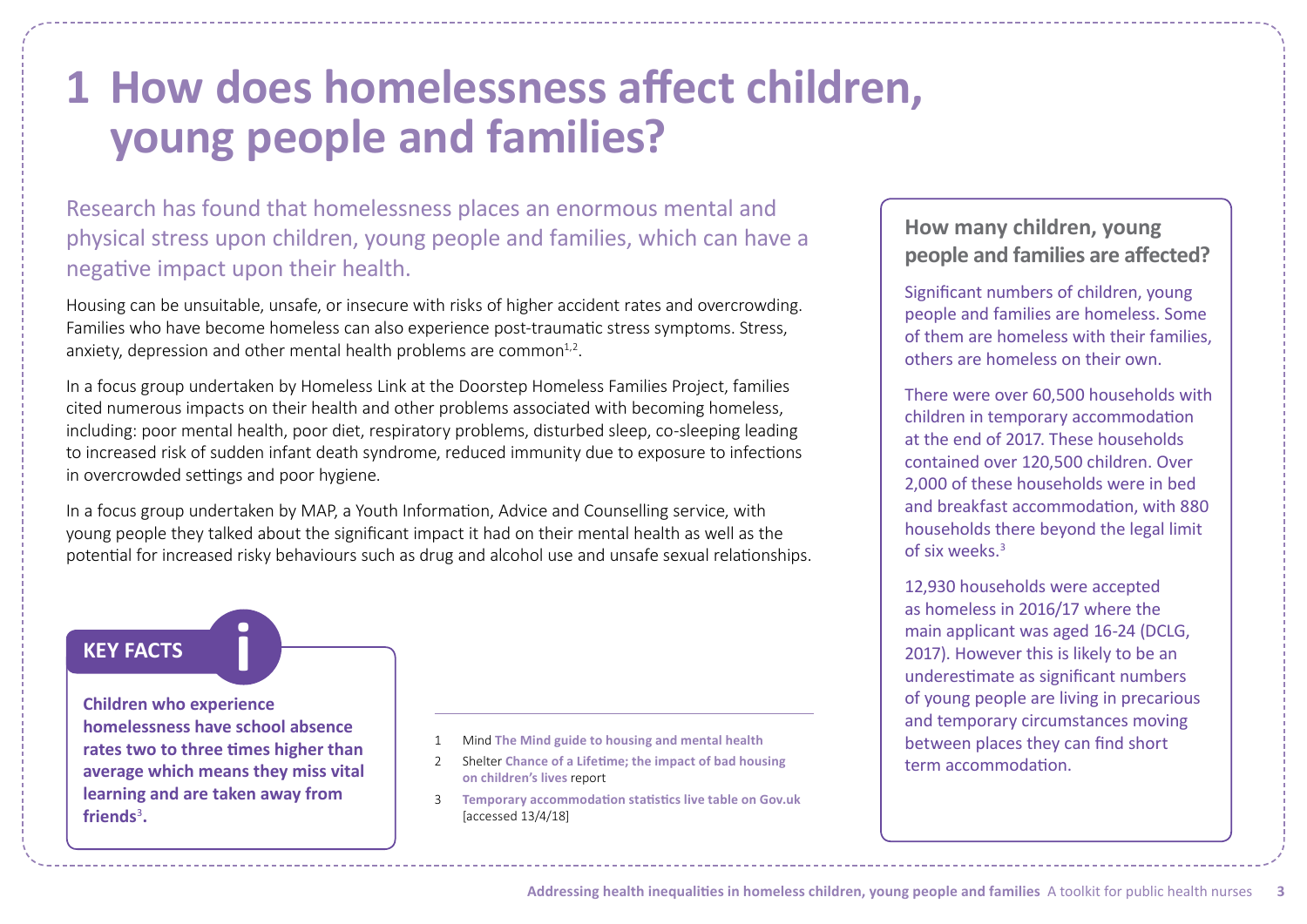## **Different support needs**

Homelessness, its impact and the support that is needed varies for different children, young people and families.

For example, migrant and refugee families that have been given indefinite leave to remain will need guidance to navigate the system, should they find themselves homeless or at risk of homelessness. Unaccompanied minors will likewise need specialist support.

Same sex parent families can find themselves feeling unsafe, and unable to access services that are designed for heterosexual couples. About a quarter of the youth homeless population in Britain are lesbian, gay, bisexual or transgender (LGBT), with many saying that they become homeless because of unaccepting attitudes towards their sexuality<sup>4</sup>. A study found that the main reasons were parental rejection, abuse within the family or being exposed to aggression and violence. Among the most prevalent outcomes of LGBT people becoming homeless were sexual exploitation and mental health issues, alongside homophobic bullying and alcohol abuse.

Domestic abuse is one of the most common reasons for family homelessness. Health professionals need to be alert to the signs of potential abuse including controlling or coercive behaviour from one partner to another. Providing children and young people with an opportunity to engage with professionals independently and giving them information about safe sources of support if appropriate is also important.

Understanding the context and issues facing each child, young person and family is important. Specialist organisations are available with information and support. (link to resources section) It is also important to think broadly about available sources of support including for example faith groups.

# **KEY FACTS i**

**Parental homelessness and insecure housing have a significant impact on foetal development. Homelessness during pregnancy is associated with a higher risk of premature birth, low birth**  weight and developmental delay<sup>5</sup>.



## Maternity Action information sheet: **[Refugees – financial support and](https://www.maternityaction.org.uk/advice-2/mums-dads-scenarios/3-women-from-abroad/refugees-financial-support-and-housing/)  housing**

Stonewall Housing: **[Finding Safe Spaces toolkit](https://stonewallhousing.org/project/finding-safe-spaces/)**

5 *[The impact of homelessness on babies and their families](https://www.qni.org.uk/wp-content/uploads/2016/09/homelessness_babies_families.pdf)* QNI

**4 Addressing health inequalities in homeless children, young people and families** A toolkit for public health nurses

<sup>4</sup> A*[KT2015, Cull et al, 2006](https://www.theproudtrust.org/wp-content/uploads/download-manager-files/AlbertKennedy_ResearchReport_Youth-Homelessness.pdf)* LGBT Youth Homelessness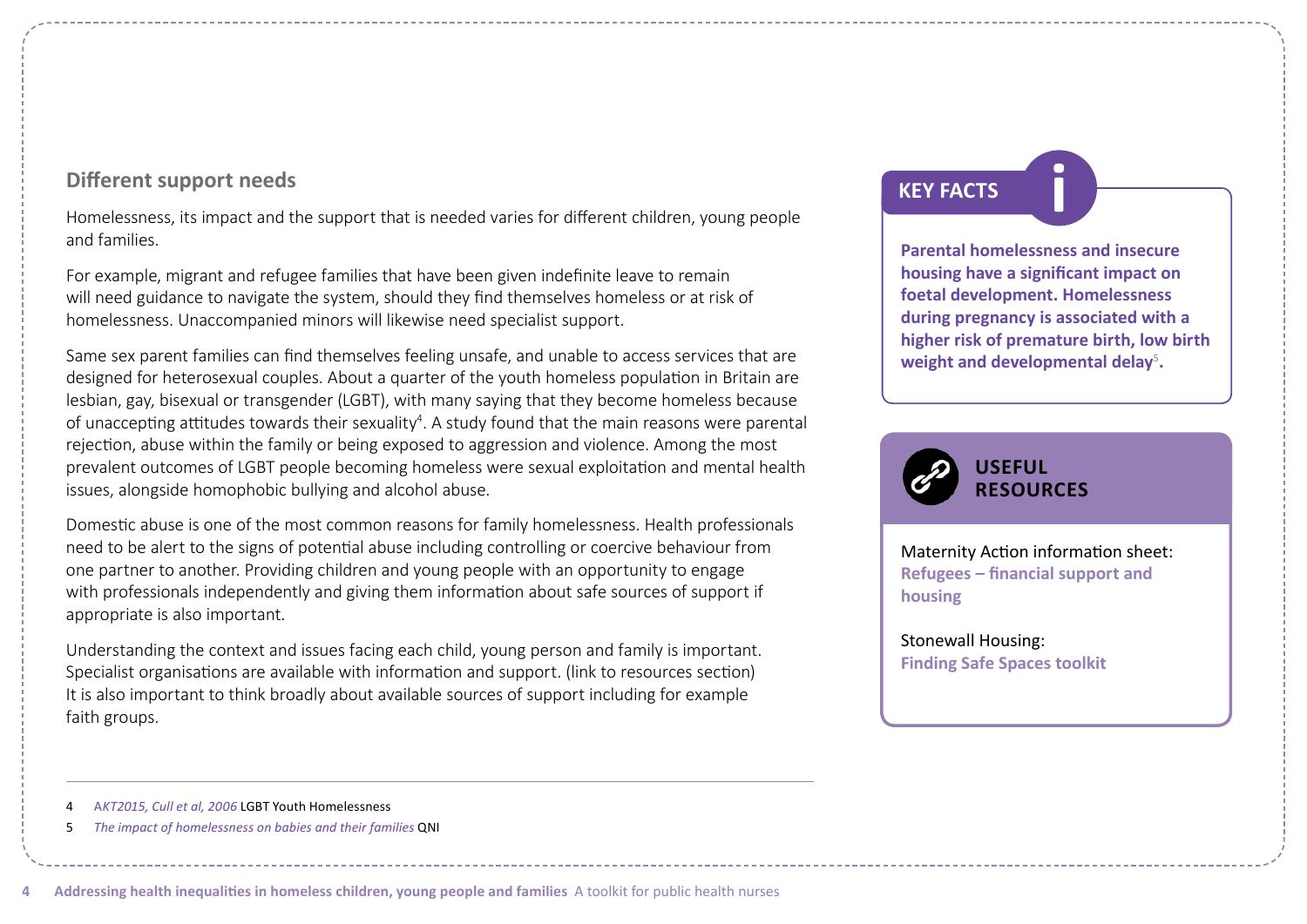

Visual minutes from focus group with families affected by homelessness, March 2018

> "Mental health and homelessness go together" Young Person's Focus Group

"you have no privacy, you feel desperate, unsettled and irritated" Young Person's Focus Group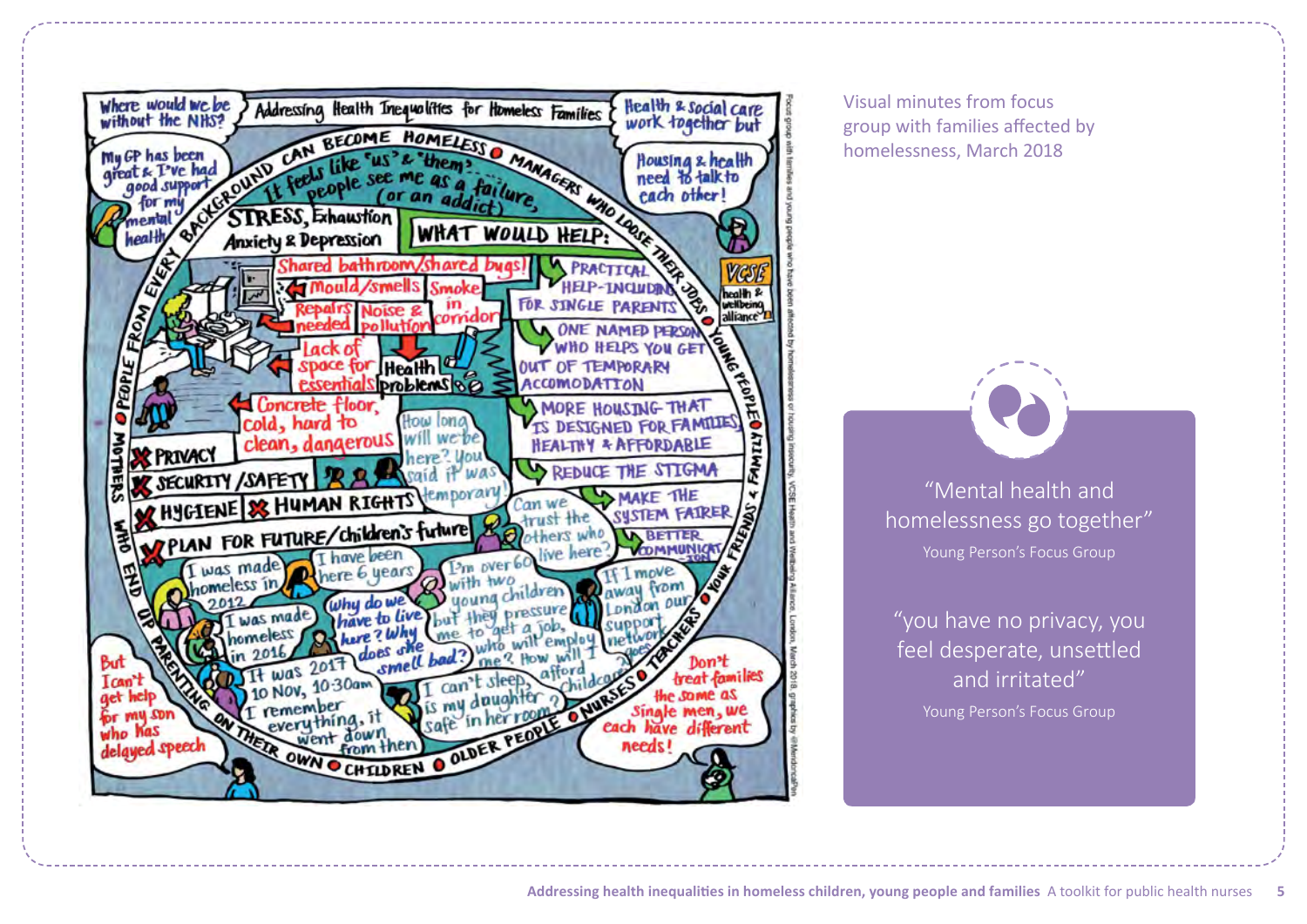# **What are the barriers to accessing support for children, young people and families**

## Themes from consultations with public health nurses, families and young people.

Being homeless can also have an impact on children, young people and family's ability to access health and wellbeing services and other forms of support. In our consultation s with homeless families, young people and health professionals the following issues related to access were raised:

#### *Not prioritising health*

• Health is often not a priority among all the other challenges people are facing, such as housing and benefits, so they might not recognise or prioritise their health

### *Stigma and lack of appropriate environments / services*

- Experiences of stigma when accessing health services
- Lack of appropriate environment for health interventions
- Limited access to sexual health services was raised as a priority by young people who had experienced homelessness. They shared the increased risk of engaging in sexual activity in exchange for accommodation or being involved in sex work

## *Lack of continuity of care*

- Letters and calls about appointments or test results can be missed if contact information is out of date or frequently changing
- Chaotic environment can make it difficult to stay engaged with care plans
- No continuity of care if people are frequently moving and lack of joined up support around families as they move
- Inability to access other services (e.g. due to opening hours, lack of information or knowledge) can lead to an over-reliance on emergency and acute services
- Unclear to young people and families what local services are available when moved to a new area

### *Many practical barriers*

- Registering with a GP and dentist is challenging without an address or if you are in temporary accommodation
- Unable to travel to appointments as lack of transport or money to pay for it
- Understanding prescriptions and potential costs
- Language and literacy barriers the need for interpreter/translation services to support access
- No phone or internet connection to make appointments and inflexibility of appointment booking systems

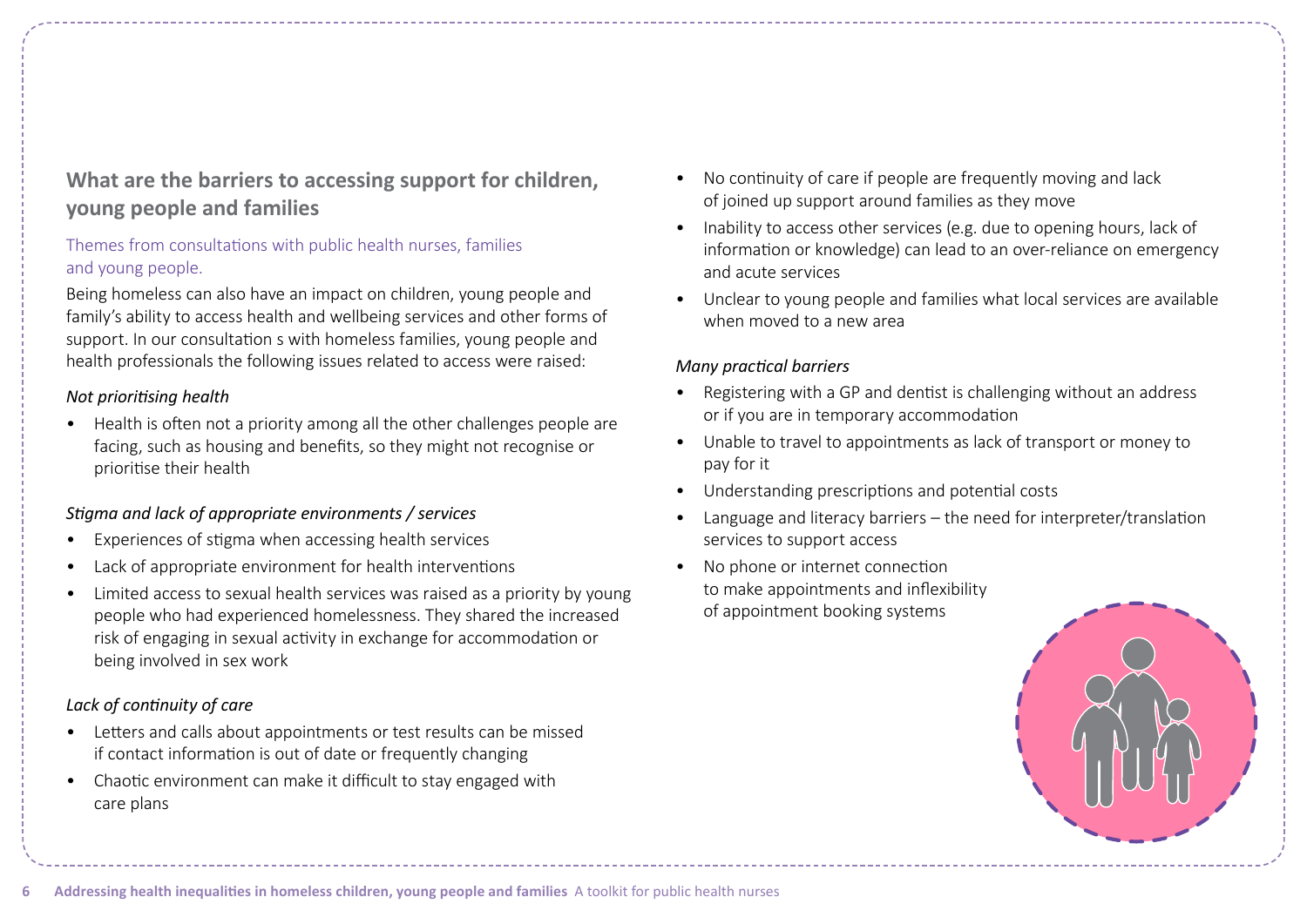# <span id="page-6-0"></span>**2 What can professionals do?**

# **Healthy Child Programme**

Health visitors and school nurses as leaders of the Healthy Child Programme (0–19) have a significant role in leading and co-ordinating the delivery of public health interventions to address individual and population needs, improve outcomes and tackle inequalities.

Health visitors and school nurses have a clearly defined national framework on which local services can build. The health visiting **[4-5-6 model](https://app.box.com/s/i0b4d3zhkpaltpau641nrbsu0t7s8qkn)** sets out four levels of service with increased reach from community action to complex needs, five universal health reviews for all children and the six high impact areas where health visitors have the greatest impact on child and family health and wellbeing.





## Key information to have:

- clear protocols for identifying, assessing and working with children, young people and families at risk of homelessness
- a clear process for reporting concerns
- an understanding of appeal options and the potential to support appeals where appropriate e.g. letters of recommendation or advocacy
- clear protocols for safeguarding the information you keep about vulnerable patients and to only share this with expressed consent unless in the event of avoiding harm/danger.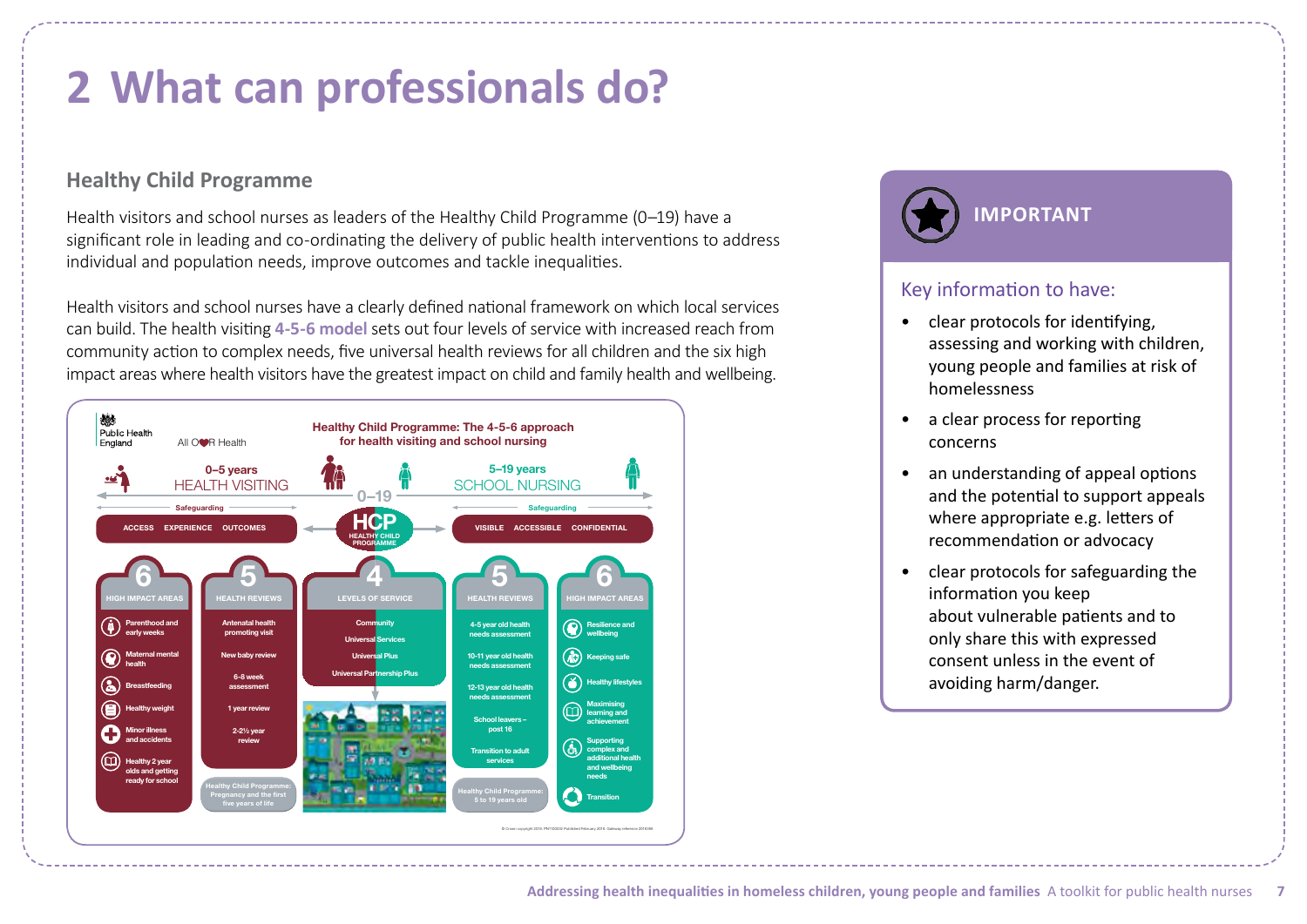

## **Community support and joint working**

*Sources of support for children, young people and families Services / Professionals*

Public health nurses are not alone in working to support a homeless family. You can work with a range of other community support organisations and professionals. The diagram on this page shows some of the different sources of support. It is important to build good links with community support organisations, and to find out which professionals the family or young person are already working with. Services work best when they are working together to support the needs of a homeless family or young person. Public health nurses can play a key co-ordinating role, working alongside other professionals and organisations including GPs, mental health services, local homelessness charities, support groups, libraries, food banks, children's centres, hospitals, schools and colleges, drug and alcohol services and blue light services.

Multidisciplinary working is essential for effective homeless healthcare to achieve the best possible outcomes. The needs of each family and young person will differ and require different responses. Joint working relies upon clear and structured communication, good understanding of the boundaries of each role, joint planning and shared responsibility.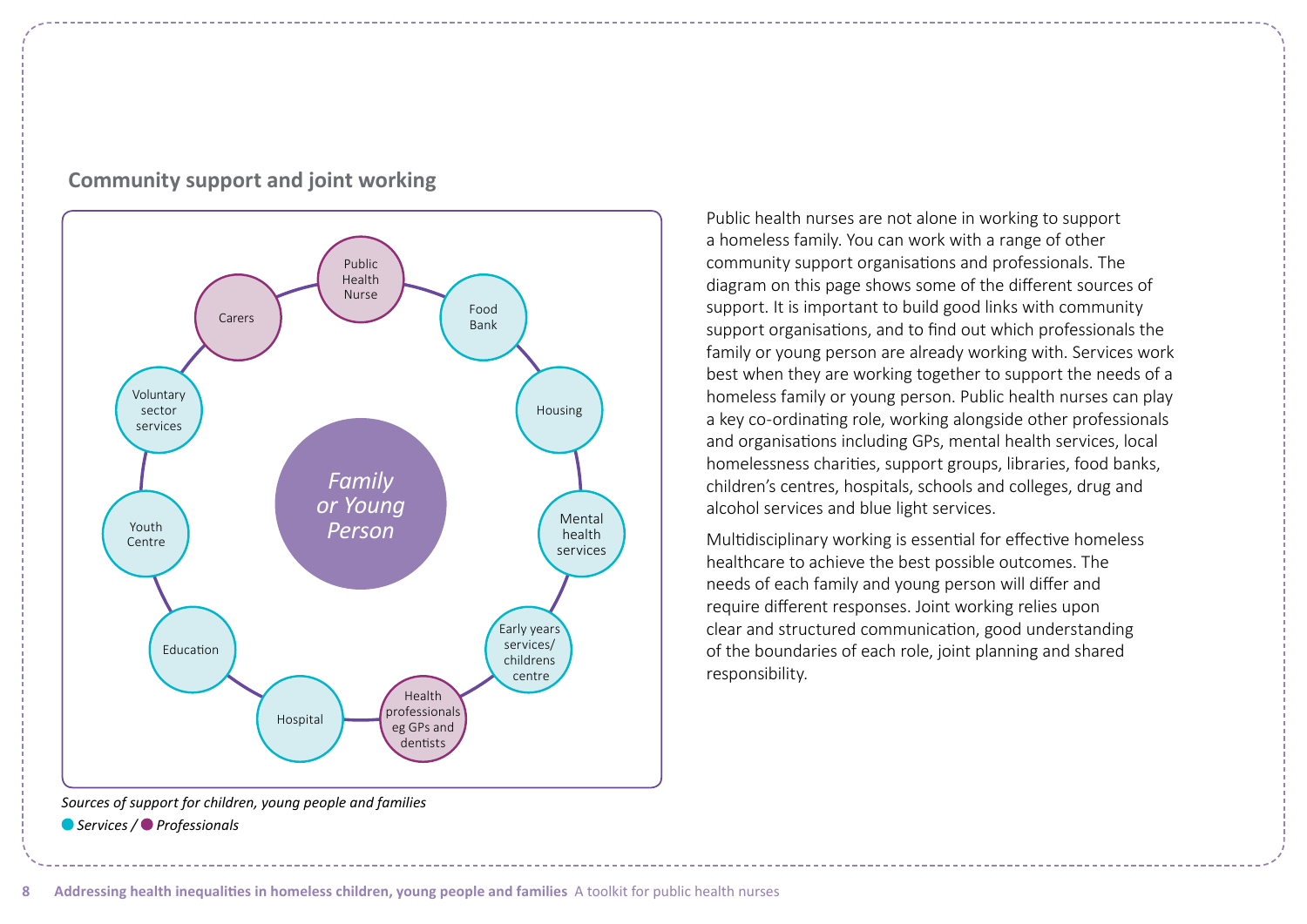## **Advocacy: Homelessness legislation**

The **[Homelessness Reduction Act 2017](http://www.legislation.gov.uk/ukpga/2017/13/contents/enacted)** sets out what local authorities must do to support people who are homeless or at risk of homelessness. Different duties apply to different groups of people. By law, local authorities must:

- Provide **advice and information** on homelessness and homelessness prevention to anyone in their area
- Take action to **prevent** homelessness if someone is at risk of becoming homeless in the next 56 days and is eligible for assistance (meets immigration and residence requirements). Priority need is not taken into account here.\*
- Take action to **relieve** homelessness if someone is homeless and eligible for assistance. Local authorities must work to help someone secure accommodation, but they do not have to provide accommodation themselves unless the individual is in priority need.\*
- Offer **emergency accommodation** to people who are homeless, eligible for assistance and in priority need.
- Secure **long-term accommodation** to people who are considered unintentionally homeless, eligible for assistance, in priority need and have a local connection.

#### Duty to refer

From October 2018, some health services have a legal duty to refer people who are homeless or at risk of homelessness to their local housing authority for support<sup>6</sup>. These health services are emergency departments, urgent treatment centres and inpatient wards. Although there is no duty on public health nurses to make a referral, **if you are concerned that anyone you are working with might be homeless or threatened with homelessness, you should make a referral to your local housing authority** so they can access the support outlined above. You can find out who your local housing authority is on **Gov.UK**.

6 [Homelessness code of guidance for local authorities](https://www.gov.uk/guidance/homelessness-code-of-guidance-for-local-authorities) www.gov.uk

\* Whether people have made themselves intentionally homeless is not taken into account for the prevent and relief duties.

# **PRIORITY NEED CATEGORIES**

- Households with dependent children up to 16 (or 19 if studying full-time)
- Pregnant women
- Care leavers aged 18-20 who were in care when they were 16 or 17
- Young people aged 16-17 who are homeless
- People classed as 'vulnerable' by health and social care professionals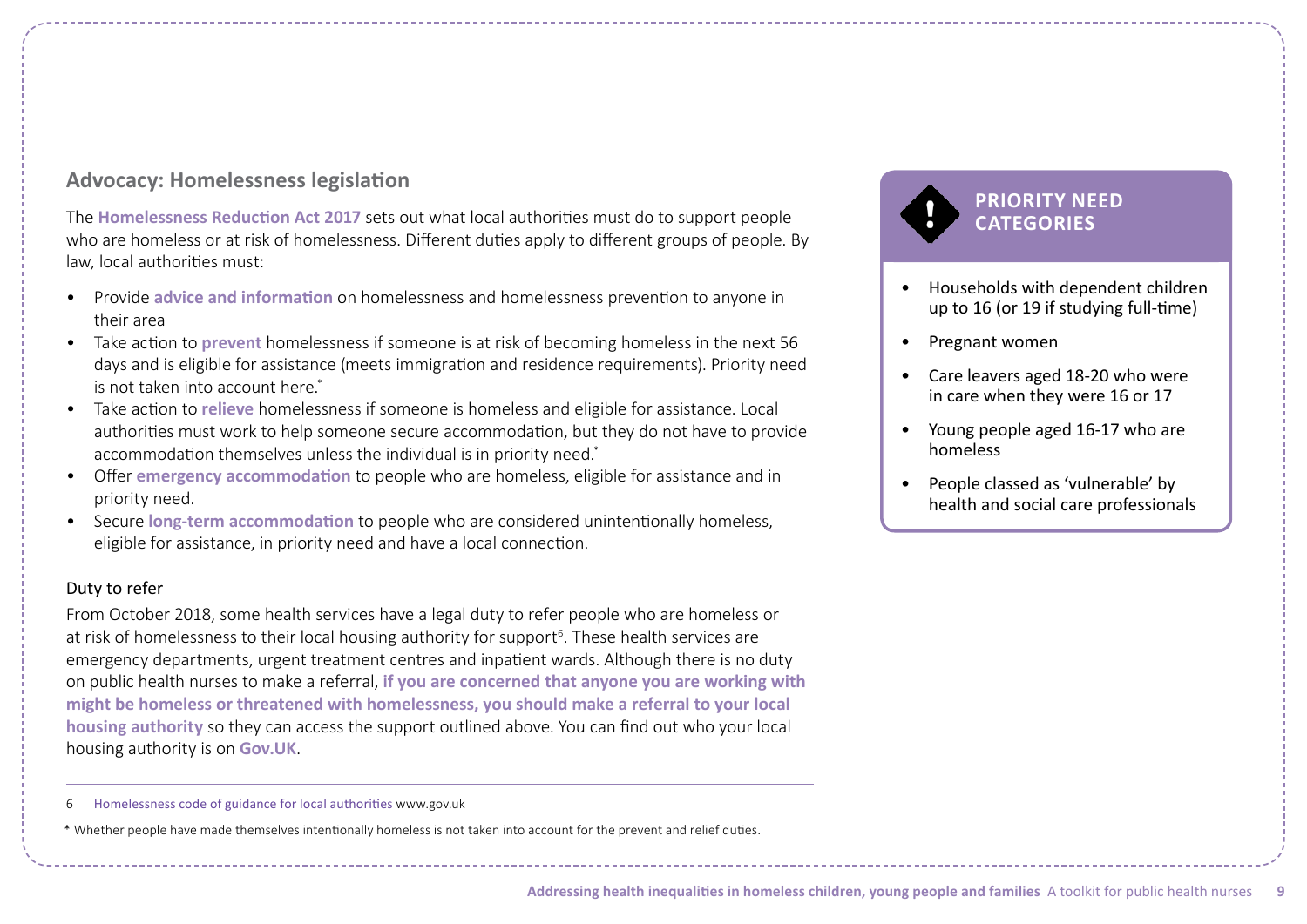#### *Use of bed and breakfast accommodation*

It is illegal to place homeless 16 and 17 year olds in a bed and breakfast, even as emergency accommodation. Families with children and pregnant women should not be in a bed and breakfast for more than 6 weeks.

### *Intentionality and homelessness*

Local authorities do not have a duty to offer someone long-term accommodation if they think the person became homeless because of something they deliberately did or failed to do. This might include not paying rent when they could afford to do so or being evicted for anti-social behaviour. The council must put in writing why they believe the person is *intentionally homeless* and a review can be requested within 21 days if someone believes the council has made the wrong decision.

## **Advocacy: The Care Act**

The 2014 Care Act places a duty on local authorities to carry out a needs assessment for any adult who appears to have care and support needs, regardless of their financial situation or if the local authority thinks their needs will be eligible for support. Families who do not meet residency requirements may be able to access housing support under Section 17 of the Children Act if the family includes a child who is assessed as being a 'child in need.'<sup>7</sup>

To be an 'eligible need', a care or support need must:

- Arise from or be related to a physical or mental impairment or illness (a formal diagnosis should not be required)
- Lead to the individual not being able to achieve two or more of the outcomes specified in the Act (examples include maintaining personal hygiene, maintaining a habitable home environment, maintaining family or other personal relationships and carrying out any caring responsibilities for a child)
- Have, or be likely to have, a significant impact on the adult's wellbeing as a result of them not being able to achieve these outcomes

If you are working with a homeless adult or young person over 18 and you think they have care and support needs that might require social care input, you could support them to request an assessment under the Care Act from their local social services department.

VOICES of Stoke have developed a toolkit to help people think about and articulate their care and support needs ahead of an assessment. **[Download the toolkit here.](https://www.homeless.org.uk/sites/default/files/site-attachments/VOICES%20Care%20Act%20Toolkit.pdf)**



7 Further details on **[Section 17 of the Children Act](https://www.legislation.gov.uk/ukpga/1989/41/section/17)**

**10 Addressing health inequalities in homeless children, young people and families** A toolkit for public health nurses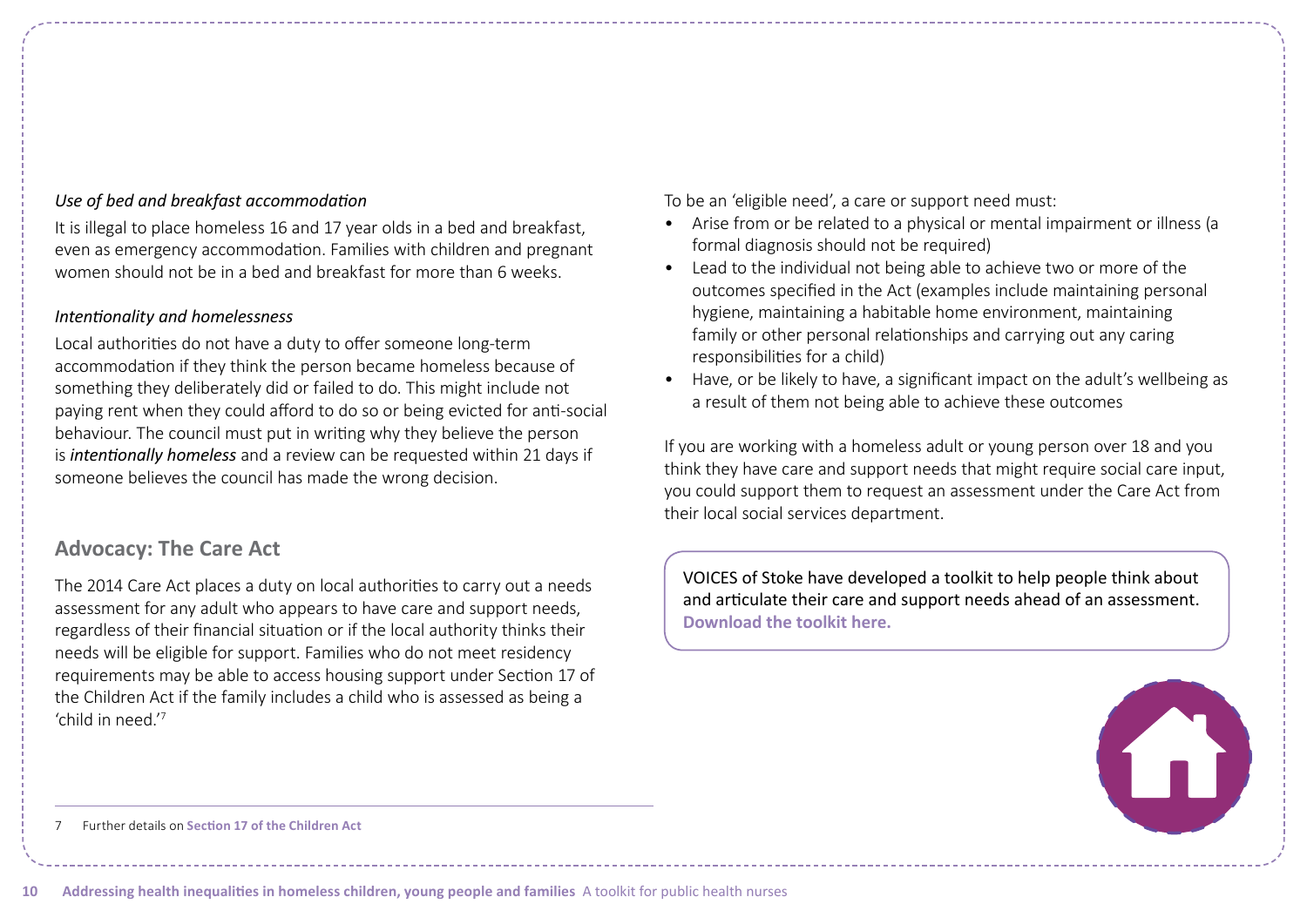## **Advocacy: Equalities and inclusion health groups**

Many of the homeless families, children and young people you work with may also identify as being from other equalities and inclusion health groups. This may mean that they experience even greater health inequalities and additional barriers to accessing health services. Some of these groups will be protected by existing equalities legislation, for others it may be possible to draw on best practice models to advocate for better healthcare. You can find relevant resources from partners across the VCSE Health and Wellbeing Alliance in the resources section at the end of this toolkit.



"The doctors and nurses listen and look at me as a person and treat me as a normal human being. It's scary to sit in a room with a big professional who probably hasn't experienced homelessness. He was really caring. It's the person not the patient." Young Person

"I told them I didn't want parents in the session and she agreed, she didn't judge me and wanted the session to work for me. She gave me a list of what do to do to help with the sleep and self-harming. I know that she's not going to tell my parents, I can pour out my heart to her." Young Person

**[St Basils' Youth Reference Group 2015](https://www.qni.org.uk/wp-content/uploads/2017/02/Youth_Reference_Group_Report_2015.pdf)**



Shelter 0808 800 4444 **[www.england.shelter.org.uk](https://england.shelter.org.uk/)** 

Centrepoint (16-25 year olds) 0808 800 0661 **[www.centrepoint.org.uk](http://www.centrepoint.org.uk)** 

Nightstop (community hosting for 16-25 year olds) **www.nightstop.org.uk**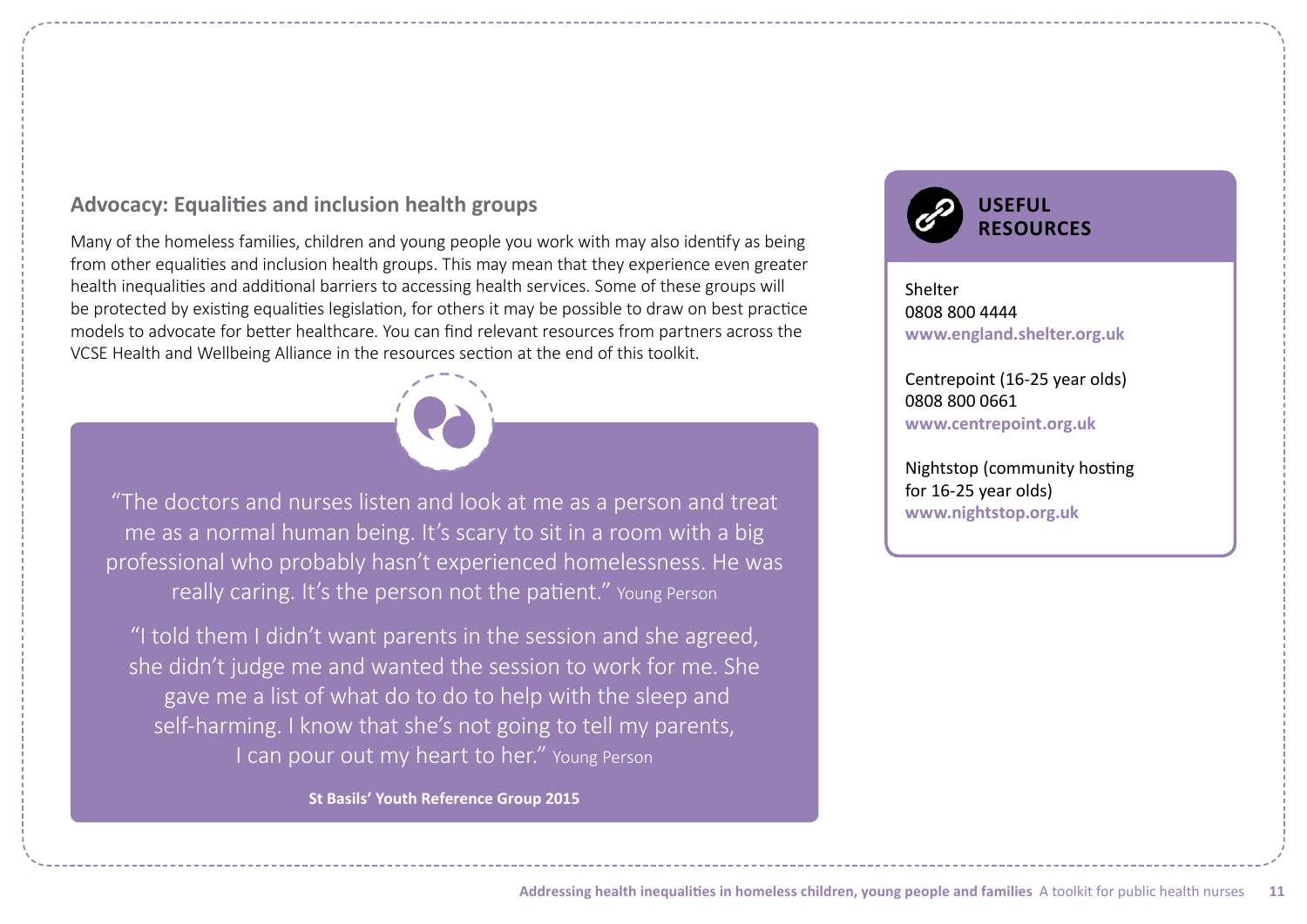# **The Healthy Child Programme and working with homeless children, young people and families**

Health visitors and school nurses as leaders of the Healthy Child Programme have unique roles within their communities, working creatively with professionals from all disciplines to offer the most effective care to the family. These roles cover a huge number of important roles for homeless families and young people including GP and dental registration, Immunisations, supporting breast feeding, nutrition and growth, supporting developmental progress,

parenting and attachment, linking to education, signposting to other services and identifying health and wellbeing issues early.

The table below maps some practice ideas and considerations when working with homeless children, young people and families against the Healthy Child Programme aims.

| The Healthy Child Programme<br>aims to:                                                   | Good practice suggestions for health visitors and school nurses when working<br>with homeless children, young people and families<br>These suggestions came from public health nurses at a workshop in March 2018 run by QNI for this project. |
|-------------------------------------------------------------------------------------------|------------------------------------------------------------------------------------------------------------------------------------------------------------------------------------------------------------------------------------------------|
| Help parents develop and sustain<br>a strong bond with children                           | • Consider the babies' practical needs and emotional cues. Help parents to identify and<br>respond to emotional cues                                                                                                                           |
|                                                                                           | • Listen sensitively to potential genuine barriers to effective breastfeeding                                                                                                                                                                  |
| and                                                                                       | • Support mother to minimise feeding stresses – considering the environment and offering<br>alternative solutions                                                                                                                              |
| Support parents in keeping children healthy<br>and safe and reaching their full potential | • Link parents to further parenting advice and support                                                                                                                                                                                         |
|                                                                                           | • Factor in cultural differences and ask family what they want. People may have differing<br>views of living in mixed shared accommodation or what constitutes privacy                                                                         |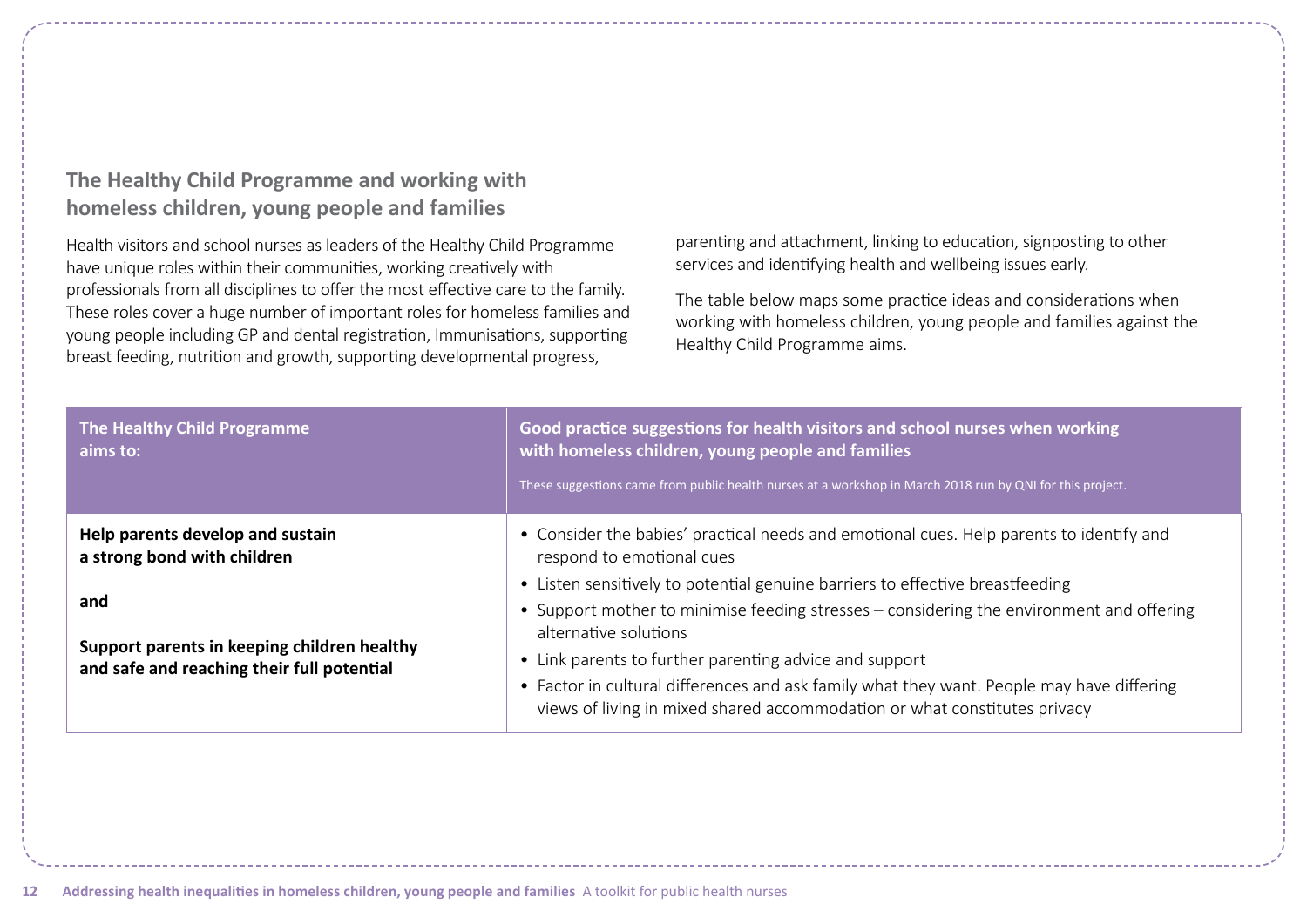| <b>The Healthy Child Programme</b><br>aims to:                                                                          | Good practice suggestions for health visitors and school nurses when working<br>with homeless children, young people and families<br>These suggestions came from public health nurses at a workshop in March 2018 run by QNI for this project.                                                                                                                                                     |
|-------------------------------------------------------------------------------------------------------------------------|----------------------------------------------------------------------------------------------------------------------------------------------------------------------------------------------------------------------------------------------------------------------------------------------------------------------------------------------------------------------------------------------------|
| Protect children from serious disease, through<br>screening and immunisation                                            | • 'One-to-one or small group-based interventions that seek to reduce differences in the uptake<br>of specific immunisations or completion of the immunisation schedule (for example, health<br>visitors and other community nurses following up children whose families are travellers,<br>asylum seekers or homeless)' <sup>8</sup><br>• Provide immunisation services for new arrivals to the UK |
| Reduce childhood obesity by promoting healthy<br>eating and physical activity                                           | • Share information about free local activities that can promote healthy eating or exercise<br>• Link families and young people into local food banks and debt management and welfare<br>advice services<br>• Support parents to sourcing information to help them seek relevant community and<br>health promotions information                                                                    |
| Identify health and wellbeing issues early, so<br>support and early interventions can be provided<br>in a timely manner | • Identify any safeguarding concerns<br>• Offer family holistic and comprehensive health assessment to gain support for their<br>health needs<br>• Offer linkage to local authority or community support services for support with other<br>non-health issues e.g. debt, housing etc.,                                                                                                             |

8 **[NICE Guidance](https://www.nice.org.uk/guidance/ph21/documents/reducing-differences-in-the-uptake-of-immunisations-final-scope2)**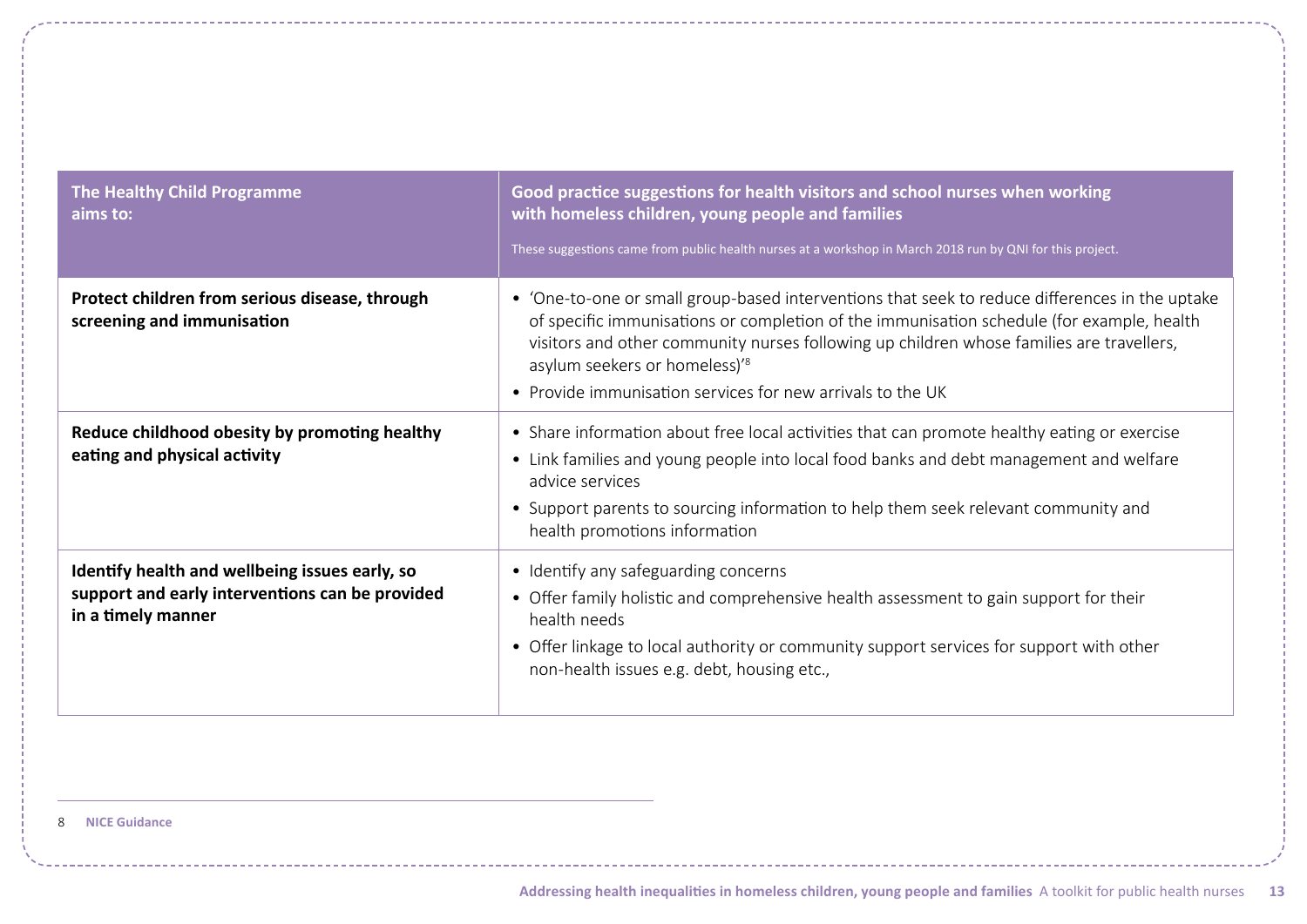| The Healthy Child Programme<br>aims to:                                                                    | Good practice suggestions for health visitors and school nurses when working<br>with homeless children, young people and families<br>These suggestions came from public health nurses at a workshop in March 2018 run by QNI for this project.                                                                                                                                                                                                                                                                                                                                                  |
|------------------------------------------------------------------------------------------------------------|-------------------------------------------------------------------------------------------------------------------------------------------------------------------------------------------------------------------------------------------------------------------------------------------------------------------------------------------------------------------------------------------------------------------------------------------------------------------------------------------------------------------------------------------------------------------------------------------------|
| Focus on the health needs of children and young<br>people ensuring they are school ready                   | • Work to link family to available indoor and outdoor play opportunities<br>• Work to link family to literacy, reading and learning opportunities<br>• Ensure children are registered with GPs and dentists<br>• Work to support family to maintain a home 'structure', routines and norms<br>during difficult moves and transitions<br>• Vulnerable childcare are entitled to free child care<br>• Be aware of current family priorities, understanding that securing stable<br>housing is paramount<br>• Support family to have a structure for children to safely talk through any anxieties |
| Make sure children are prepared for and supported<br>in all child care, early years and education settings | • Sensitively ask children about their home life and listen and talk through any concerns<br>• Ask if there has been any recent changes in living arrangements<br>• 'Service providers should tailor parenting support to resource-constrained circumstances' <sup>9</sup><br>• Link children to appropriate spaces for learning such as homework clubs                                                                                                                                                                                                                                         |

9 **[How Does Homelessness Affect Parenting Behaviour? A Systematic Critical Review and Thematic Synthesis of Qualitative Research](https://link.springer.com/article/10.1007/s10567-017-0244-3)**, SpringerLink

**14 Addressing health inequalities in homeless children, young people and families** A toolkit for public health nurses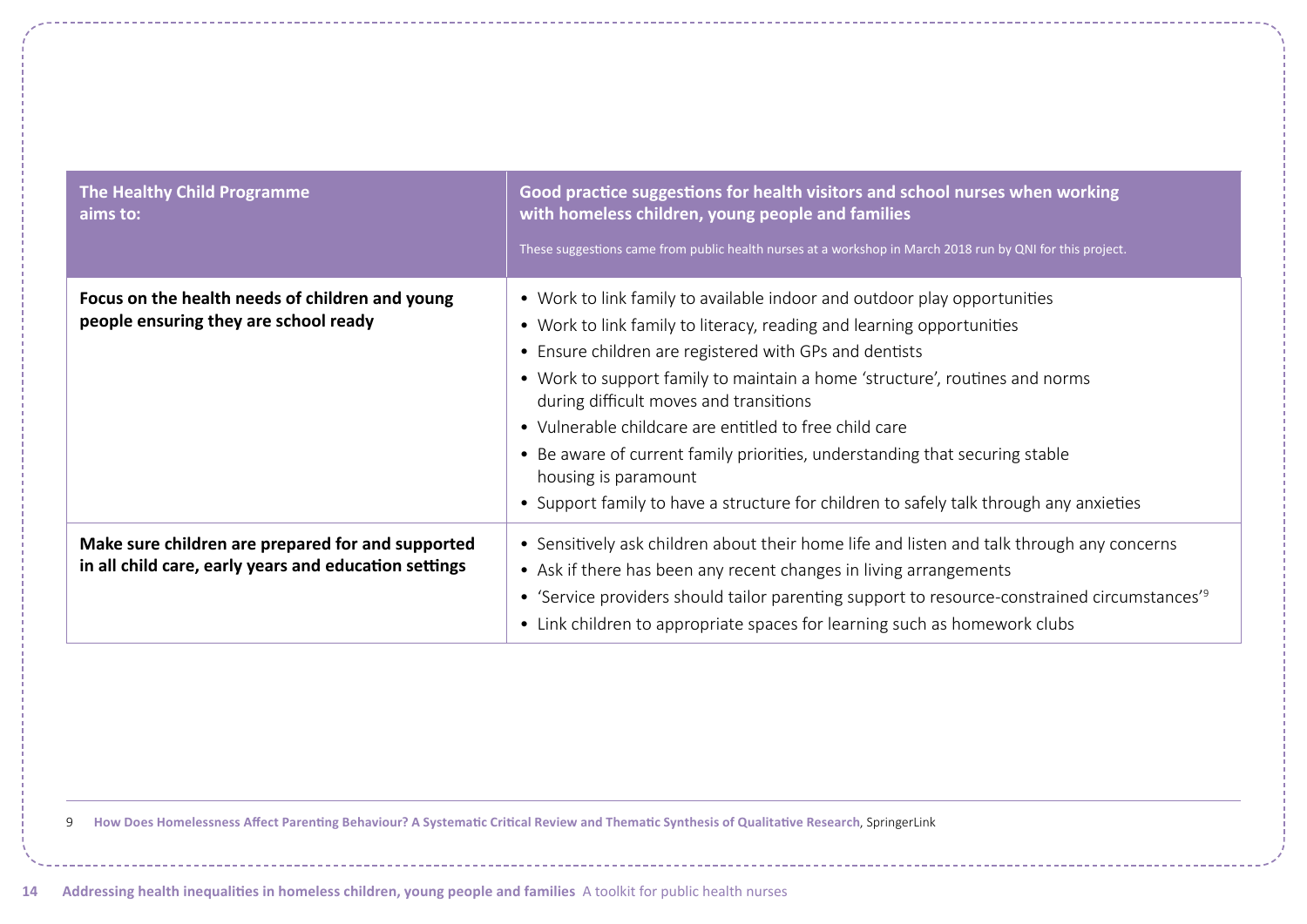# **All Our Health: Homeless families, children and young people**

Public Health England's (PHE) **[All Our Health](https://www.gov.uk/government/publications/all-our-health-about-the-framework/all-our-health-about-the-framework)** programme is a call to action for all health and care professionals to embed and extend prevention, health protection and promotion of wellbeing and resilience into practice. PHE has issued **[guidance](https://www.gov.uk/government/publications/homelessness-applying-all-our-health/homelessness-applying-all-our-health)** on how this might apply to health professionals supporting homeless families, children and young people:

At a **family and individual level**, Public health nurses can:

- enquire about and record a household's housing circumstances as a matter of course
- provide person-centred interventions for an extended period of time for those who do not respond to brief interventions
- support individuals to attend appointments and engage in treatment
- check homeless patients are registered with a GP and receive primary health care, vaccinations and screening programmes
- contribute to and providing holistic health assessments for people at high risk of, or experiencing, homelessness
- promote access to community family programmes and activities that support healthy family relationships
- contribute to the assessment of children in need and their families
- support attendance for child development checks and immunisation appointments amongst families living in temporary accommodation
- support access to domestic and sexual violence and abuse services. harm reduction and exiting services for women involved in sex work

• [undertake a housing medical assessment form,](https://www.lambeth.gov.uk/housing-and-regeneration/finding-a-home/submit-a-housing-medical-assessment-form) **see here for an example.**

At a **community level**, Public health nurses can:

- work with local housing options and homelessness services to identify homeless households
- get to know information, advice, prevention and support services available in their local area
- identify and address missed opportunities for improving health
- attend local homelessess forums.

At a **population level**, Public health nurses can:

- support people with experience of homelessness to be heard in local commissioning, service development and improvement
- recognise homelessness as evidence of health (and wider) inequalities in local policies, and taking appropriate action to contribute to homeless prevention and reduction
- recommend local health needs audits of the homelessness population to inform commissioning and services
- feed back on access to services and outcomes to local commissioners, as experienced by homeless families, children and young people.

**Addressing health inequalities in homeless children, young people and families** A toolkit for public health nurses **15**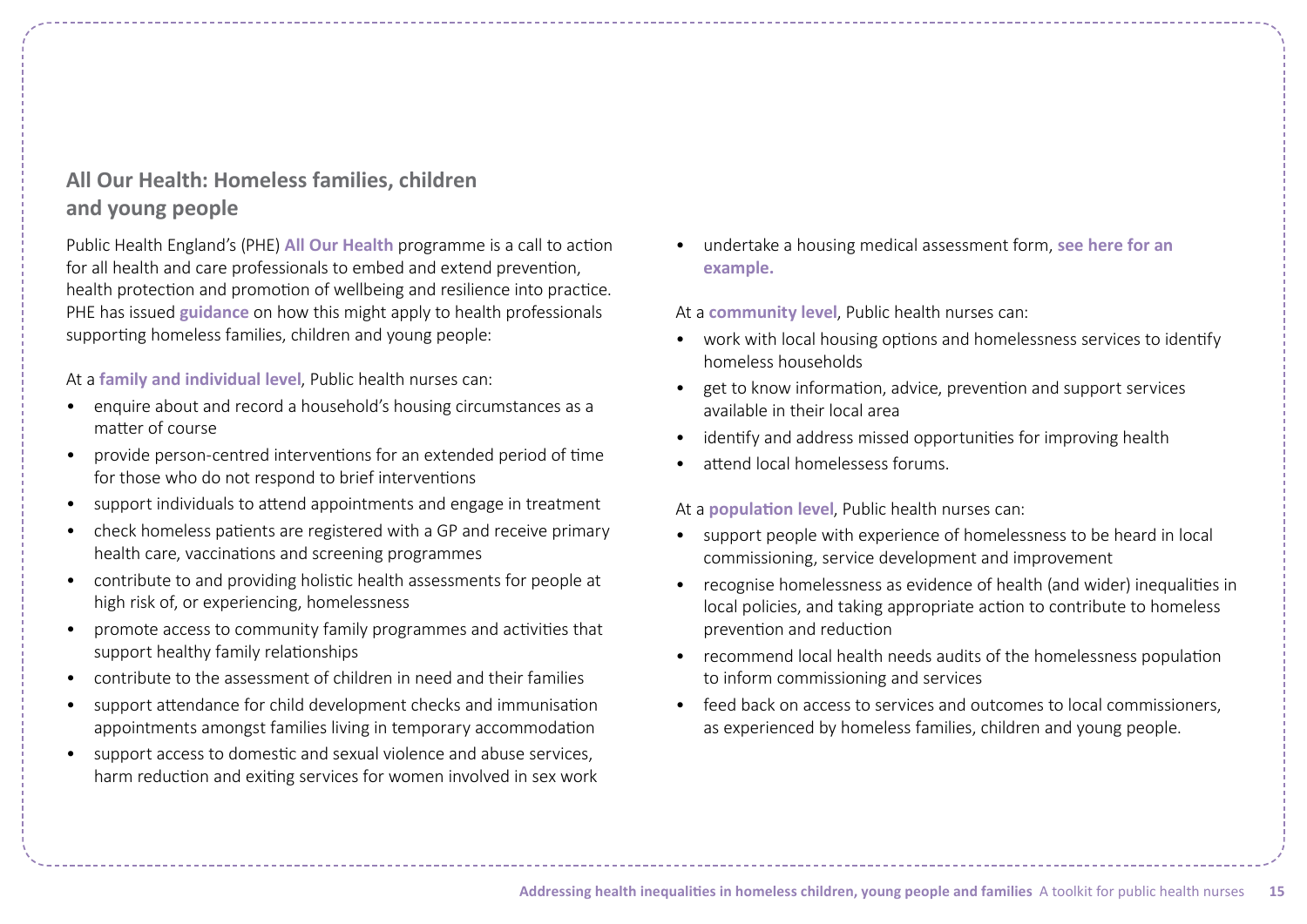# **Top tips from young people**

Young people who have experienced homelessness talked in a youth reference group<sup>10</sup> about ways that health services could be more responsive to their needs.

- **Communicate well** "In every job you need to know how to speak to people"
- **Keep the patient safe** "When you are in the waiting area of the doctors, when someone is homeless there is a certain aura about them, the doctor calls your name [and] the people in the waiting room know my name, and they know that I am homeless and vulnerable. And I would feel [like] a target."
- **Develop understanding** "When you hear hooves you always expect a horse, but you should expect a zebra."
- **Have compassion and passion** "Anything small to make that person's life better, a lot of things that don't even cost you."
- **See the bigger picture** "When I was younger and I was going through substance abuse [cannabis] and I told my doctor and that was it, my only problem was seen as substance abuse. They see it as one issue and just focus on that issue."
- **Screen for disease** "Would it work out cheaper to blood test at first contact to screen for any problems at the beginning compared to further down the line."
- **Be culturally aware** "It's more the knowledge of certain cultures and certain religious… We are trying to become more of a multicultural society so it's important."

• **Take a non-judgmental approach** "It would be helpful to know I am not going to be placed in a category [and to know that] nothing I tell them will be used against me, as I think, 'will the truth affect me – should I leave that question blank?'"

They particularly wanted health professionals to ask them:

- **How can I help you?**
- **How long have you been homeless?**
- **What caused you to be homeless?**
- **How are you feeling?**
- **What are you drinking and eating?**
- **Do you need any more clothes and what clothes do you need?**
- **What is your sexual health like?**
- **Are you taking any drugs and how long have you been taking them?**
- **What information do you need?**

With all questions, making it clear they will not be judged whatever answer they give and that it is all about helping their health is vital to building trust.



<sup>10</sup> [St Basil's Youth Reference Group 2015](https://www.qni.org.uk/wp-content/uploads/2017/02/Youth_Reference_Group_Report_2015.pdf)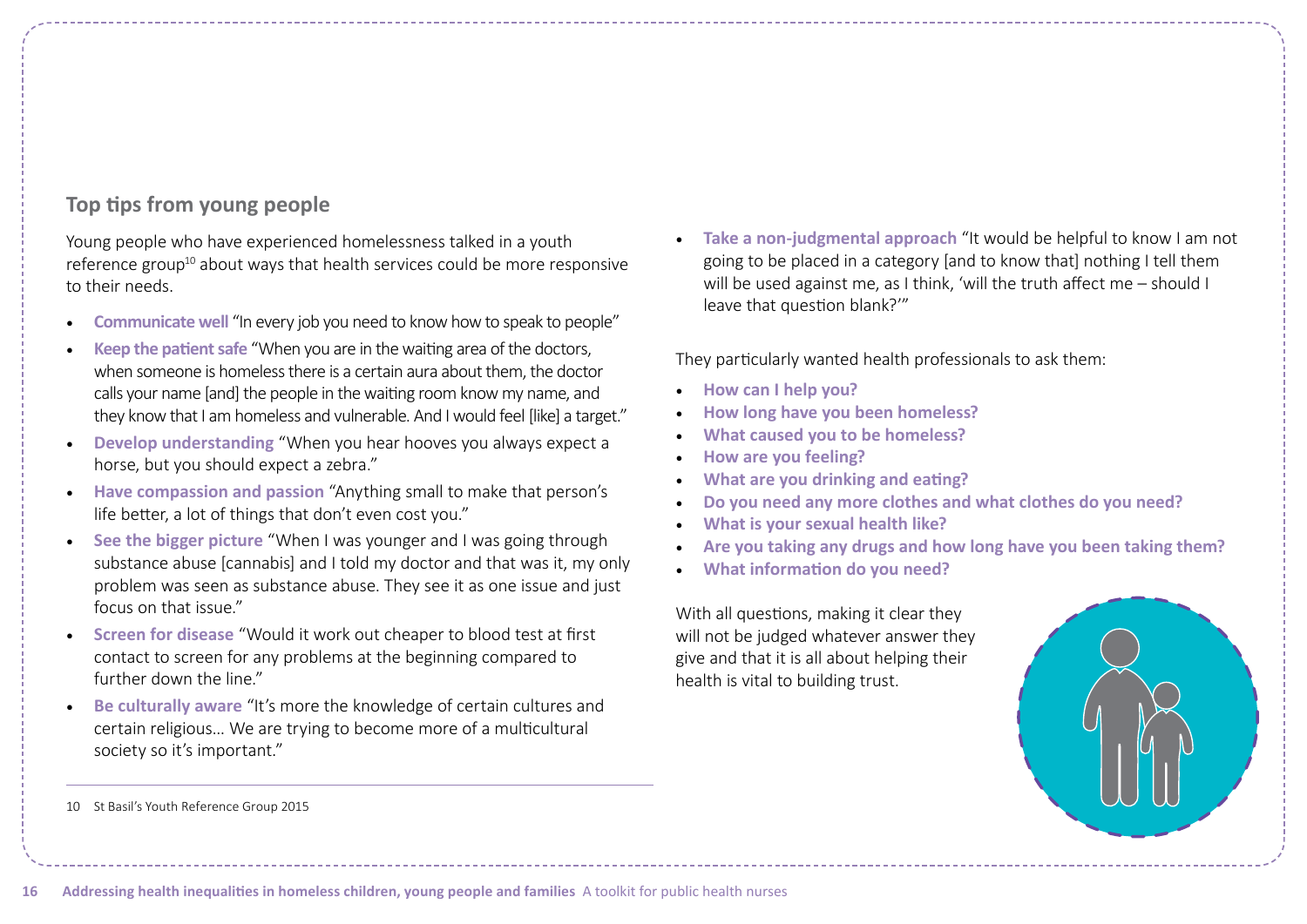# <span id="page-16-0"></span>**3 Resources and examples from practice**

# **Developing services to meet the needs of homeless children, young people and families**

As set out in the previous section there are many ways in which you can adapt your practice to better meet the needs of homeless children, young people and families. In some areas bespoke services have been established to increase support. Working with commissioners and others in the local area public health nurses can support an improved community approach to the health and wellbeing of homeless children, families and young people.

On the next pages we share some examples gathered from our call for evidence and engagement with professionals. These examples explore a range of services and innovative approaches which have been developed to meet the needs of children, young people and families experiencing homelessness.

You can find more examples of innovative practice in the Learning Resource which accompanies this toolkit.



H4 Hospital provides rapid response to patients experiencing homelessness in local hospitals including assessment of social, health and housing needs, support into suitable accommodation, intensive support to access relevant health and wellbeing services and maintain engagement and where appropriate peer support. Over 100 homeless people using the service have reported a reduced use of the crisis service.

For more information:

 https://www.stockporthomes.org/about-us/media/ [latest-news/charity-news/h4-hospital-from-homeless](https://www.stockporthomes.org/about-us/media/latest-news/charity-news/h4-hospital-from-homeless-to-healthy-and-housed/)to-healthy-and-housed/

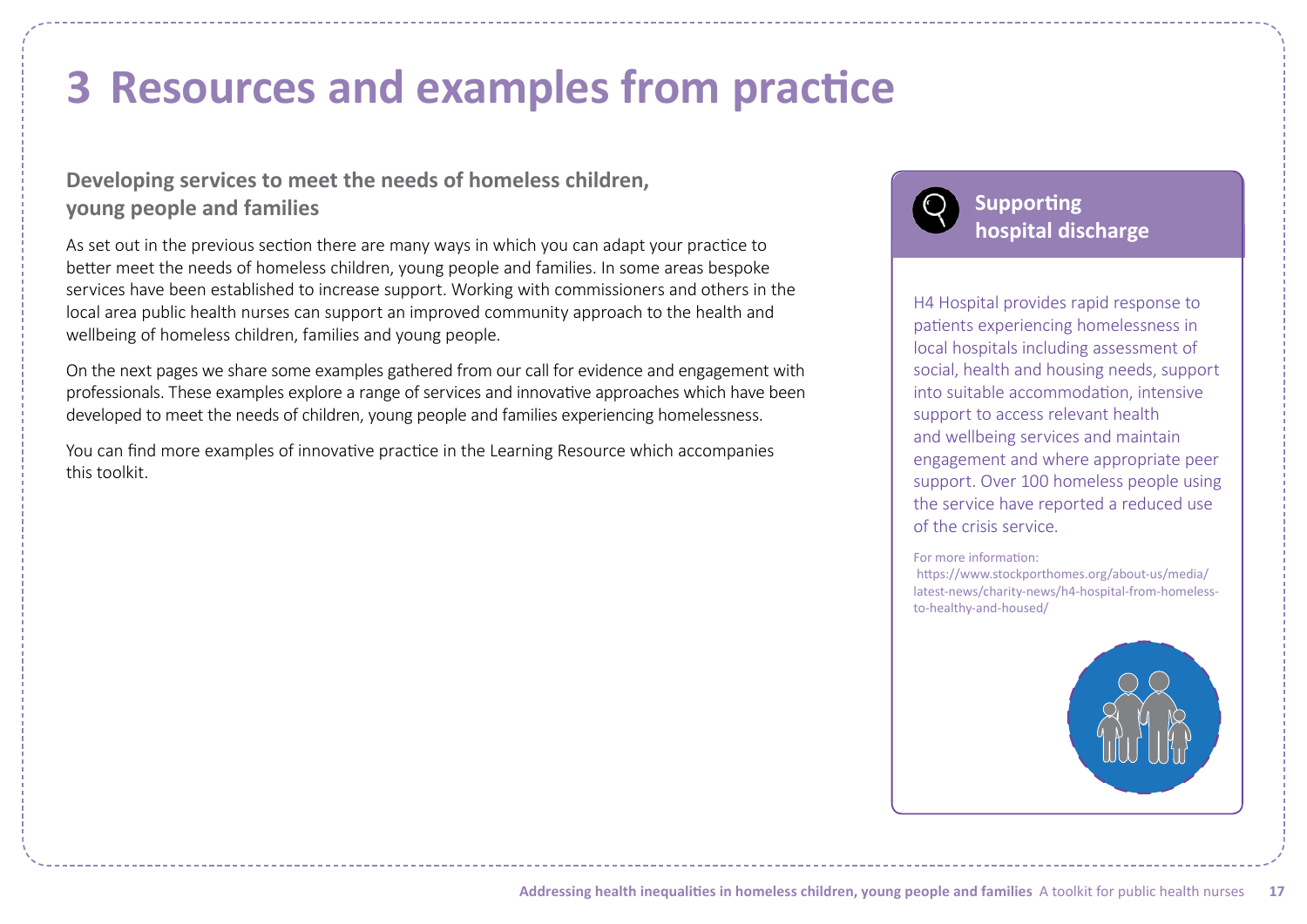

# **Supporting young people who are homeless or at risk of homelessness**

St Basils works with young people aged 16-25 who are homeless or at risk of homelessness, helping over 5000 young people per year across the West Midlands region. 89% of 1500 young people accessing St Basil's services in 16/17 achieved positive outcomes and left services in a planned positive way.

They are using Psychologically Informed Environments (PIE), a whole organisational integrated approach to improve outcomes for young people and families experiencing homelessness using evidence based psychological models to enhance service delivery, particularly with individuals with experiences of complex trauma. The programme recognises that a high proportion of homeless people experience mental health problems, emotional dysfunction and interpersonal difficulties and uses scientific evidence to create a psychological framework to promote positive outcomes for service users

For more information [stbasils.org.uk](https://stbasils.org.uk/) For further detail on Psychologically Informed Environments, see the accompanying learning resource. **Outreach to homeless families and young people**

Essex Partnership NHS Trust adult service has identified a large number of homeless families placed in emergency accommodation from other areas in the county and further afield. The service visits hostels and hotels to offer support to families in order to bridge the gap when they have been moved out of area. "Hostels see the benefit of our support and now contact us on the arrival of a new family or young person. The most common support we provide is access to primary care and access to food for those without money or awaiting benefit payment."

For more information https://www.westsuffolkccg. [nhs.uk/wp-content/uploads/2014/02/MVA-Leaflet](https://www.westsuffolkccg.nhs.uk/wp-content/uploads/2014/02/MVA-Leaflet-print.pdf)print.pdf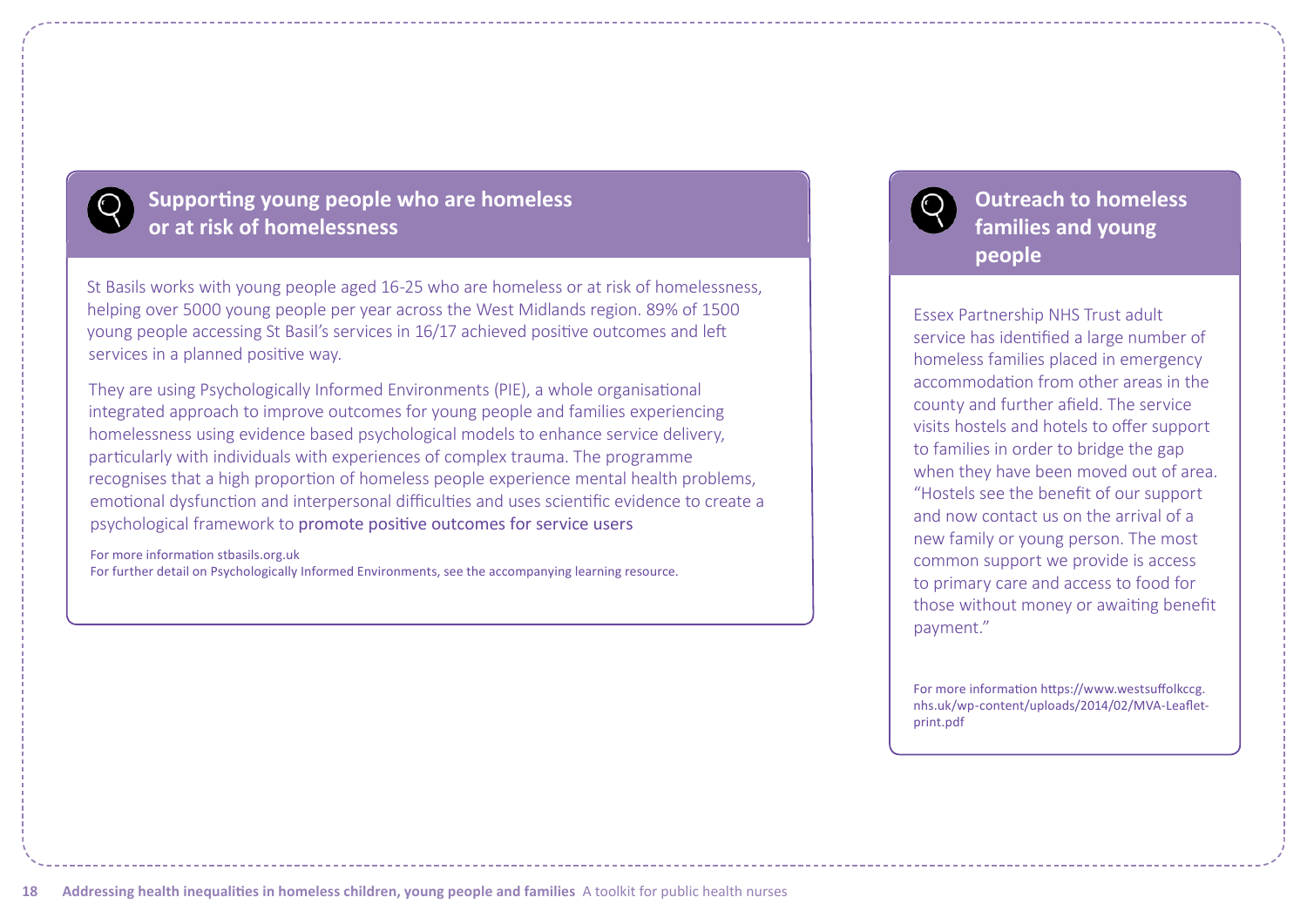## **Practice examples**

The QNI asked public health nurses to share some of their innovative approaches to improving the health of children, young people and families experiencing homelessness.



**PRACTICE EXAMPLE –** *working holistically for the individual*

Jane was 20 weeks pregnant and homeless. She had not attended any booked any maternity care as she was homeless and had a fear that her baby would be taken away from her, if she disclosed her pregnancy. Jane was receiving no support and was sofa surfing. During a homeless outreach session Jane was identified as pregnant and was referred to the specialist homeless health team for maternity support. Support was

given and Jane was booked with a GP. Urgent scan appointments were made to monitor fetal wellbeing and antenatal care pathways were put in place. Jane was supported during her pregnancy and assisted to live independently. During the postnatal period, Jane continued to receive support in order to provide the best possible start for the baby.



**PRACTICE EXAMPLE –** *working with community resources*



Families with children in temporary accommodation were not attending children's centres as often and were missing important early learning opportunities, such as BookTrust's BookStart Corner. A public health nurse worked with BookTrust to enable the family support worker to offer Bookstart Corner in temporary accommodation. As a result of this intervention parents felt more able to share books with their children and visit the library, improving the child's literacy development –which is vital for good health in the longer term.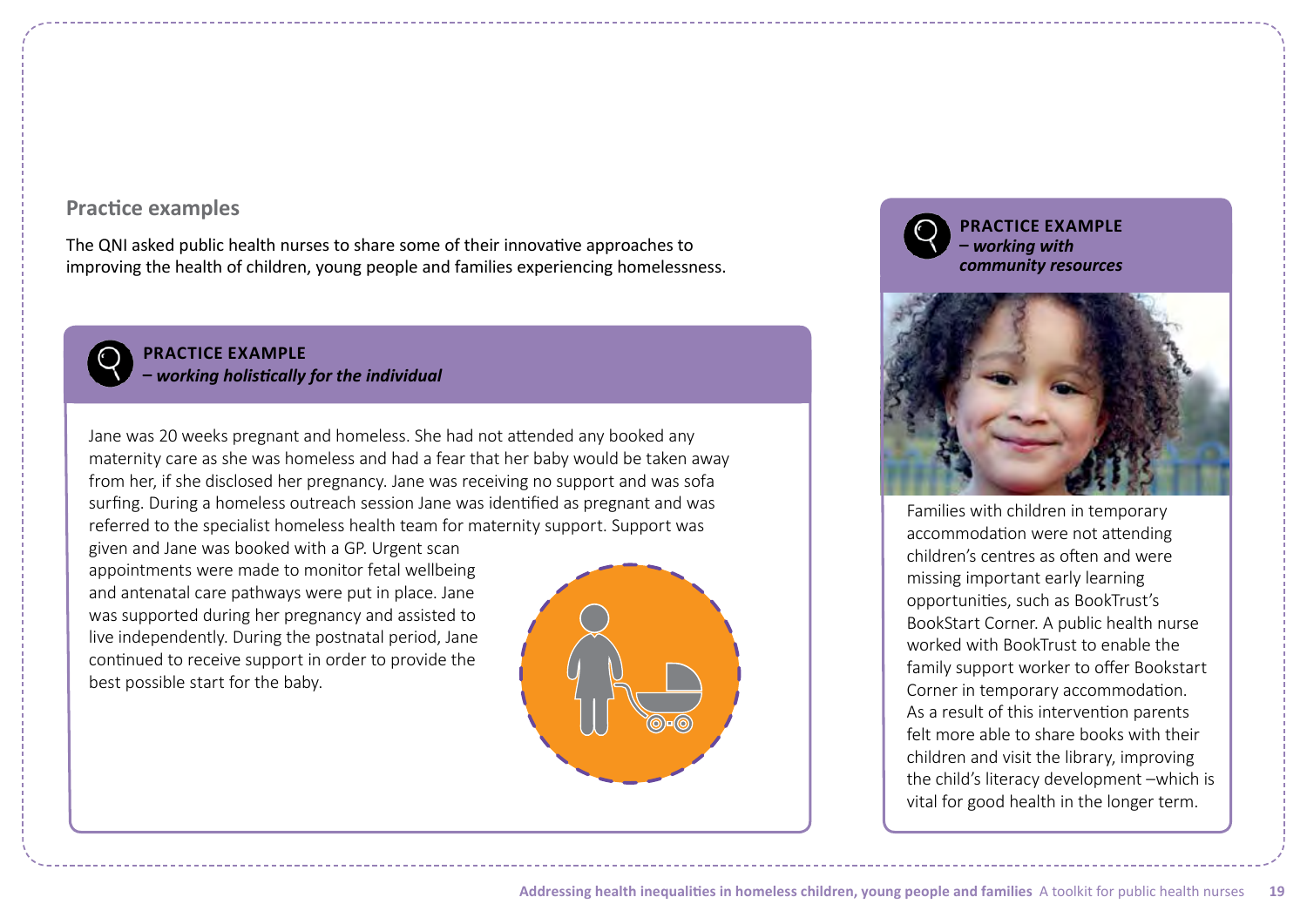## **Useful resources**

- **[Rebuilding Shattered Lives](https://www.mungos.org/publication/rebuilding-shattered-lives-final-report/)**, Report, St Mungo's (2014)
- **[Reducing harm to children from unintentional accidents](https://ihv.org.uk/news-and-views/voices/reducing-harm-children-unintentional-accidents-homeless-families/) (Homeless families),** Institute of Health Visiting
- **[The Impact of Homelessness on Babies and their families](https://www.qni.org.uk/wp-content/uploads/2016/09/homelessness_babies_families.pdf)**, Learning Resource (NSPCC for the QNI)
- **[Transition to Homeless Health Nursing](https://www.qni.org.uk/nursing-in-the-community/transition-community-nursing/homeless-health/)**, Learning Resource, QNI, 2017
- **[Inclusion health in the early years](https://www.qni.org.uk/news-and-events/events/inclusion-health-early-years/)**, event presentations, QNI, 2017
- **[Healthcare for Homeless Families](https://www.qni.org.uk/news-and-events/events/healthcare-homeless-families/)**, event presentations, QNI, 2017
- **[The Unique Impact of Health Visitors on Poor Families](https://www.qni.org.uk/2018/03/12/the-unique-impact-of-health-visitors-on-poor-families/)**, blog, 2018
- **[Homelessness: applying All Our Health](https://www.gov.uk/government/publications/homelessness-applying-all-our-health/homelessness-applying-all-our-health)**, PHE guidance, 2016
- **[Housing Medical Assessment Form](https://www.lambeth.gov.uk/housing-and-regeneration/finding-a-home/submit-a-housing-medical-assessment-form)**, Lambeth
- **[C card scheme: free contraception to young people](http://c-card.areyougettingit.com/Default.aspx)**
- **[Chat health: System which provides secure & confidential text](https://apps.beta.nhs.uk/chathealth/)  messaging service**, Leicestershire Partnership NHS Trust
- **[456 model](https://app.box.com/s/i0b4d3zhkpaltpau641nrbsu0t7s8qkn)**
- **[456 animation](https://www.youtube.com/watch?v=XI4nWBTmMfM&feature=youtu.be)**

*Supporting particular children, young people and families*

- **[Health and Wellbeing Alliance](https://www.england.nhs.uk/hwalliance/)**, a network of Voluntary and Community Sector organisations focusing on reducing health inequalities. Links to specialist local organisations across England
- **[Mapping the Maze](https://www.mappingthemaze.org.uk/)**, directory of services and resources for women experiencing homelessness, substance misuse, poor mental health, offending and complex needs, AVA and Agenda
- **[Reducing health inequalities and improving access to health and](https://nationallgbtpartnership.org/publications/homelessness-and-health/) social care services for LGB&T people**, National LGB&T Partnership
- **[Finding Safe Spaces: Understanding the experiences of](https://stonewallhousing.org/project/finding-safe-spaces/) Lesbian, Gay, Bisexual and Trans rough sleepers**, Stonewall Housing
- **[Refugees financial support and housing Maternity Action](https://www.maternityaction.org.uk/advice-2/mums-dads-scenarios/3-women-from-abroad/refugees-financial-support-and-housing/) information sheet**
- **[Maternity Action's Migrant Women's Rights Service](https://www.maternityaction.org.uk/advice-2/migrant-womens-rights-service/)** provides advice and training for those supporting or advising vulnerable migrant women who are pregnant or new mothers, as well as on issues relating to: income, housing and access to services
- **[Maternity Action's online advice sheets](https://www.maternityaction.org.uk/advice-2/advice-a-z/)** provide advice for asylum seekers, those with no recourse to public funds, refugees, and refused asylum seekers

More information can be found in the accompanying learning resource.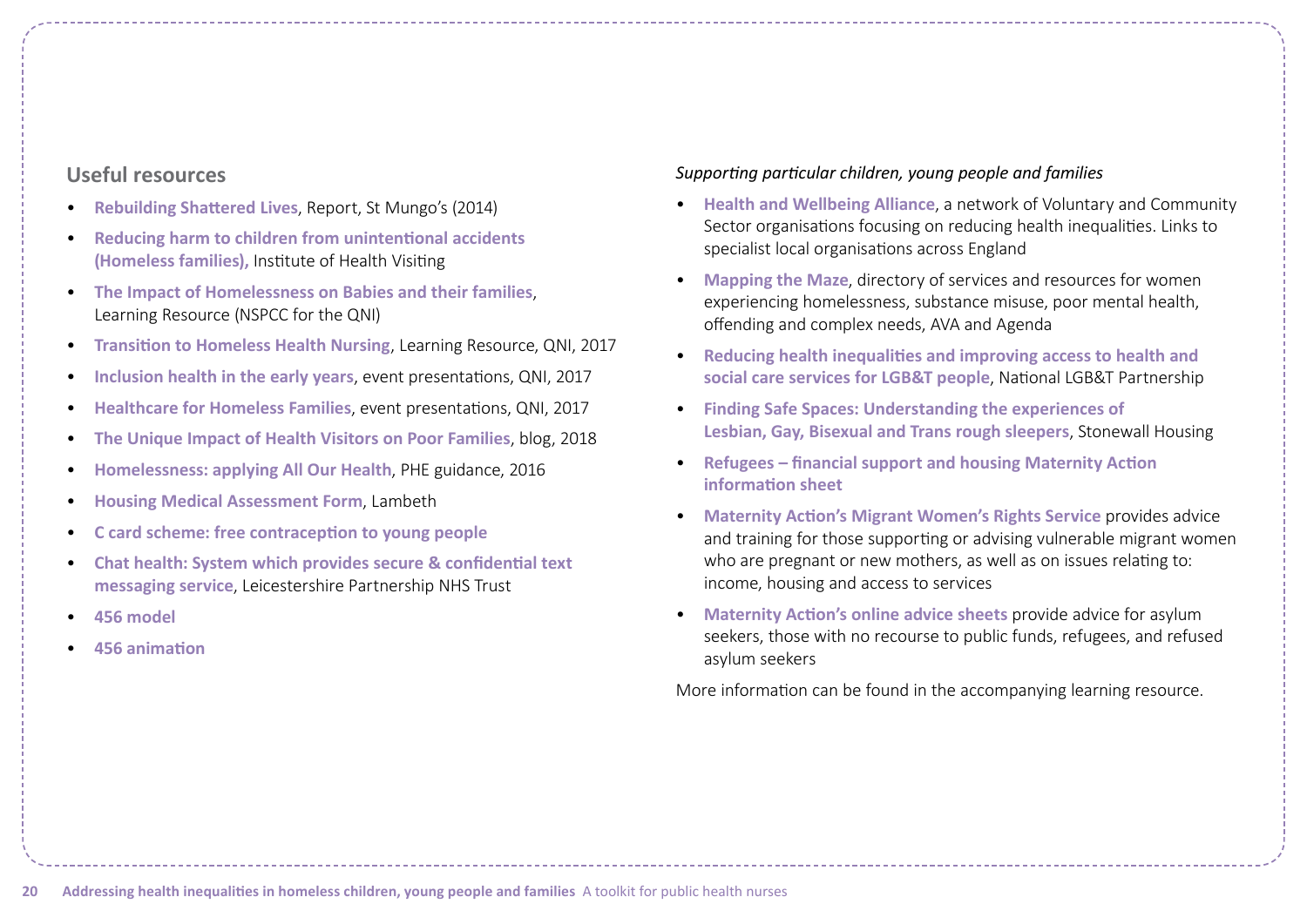